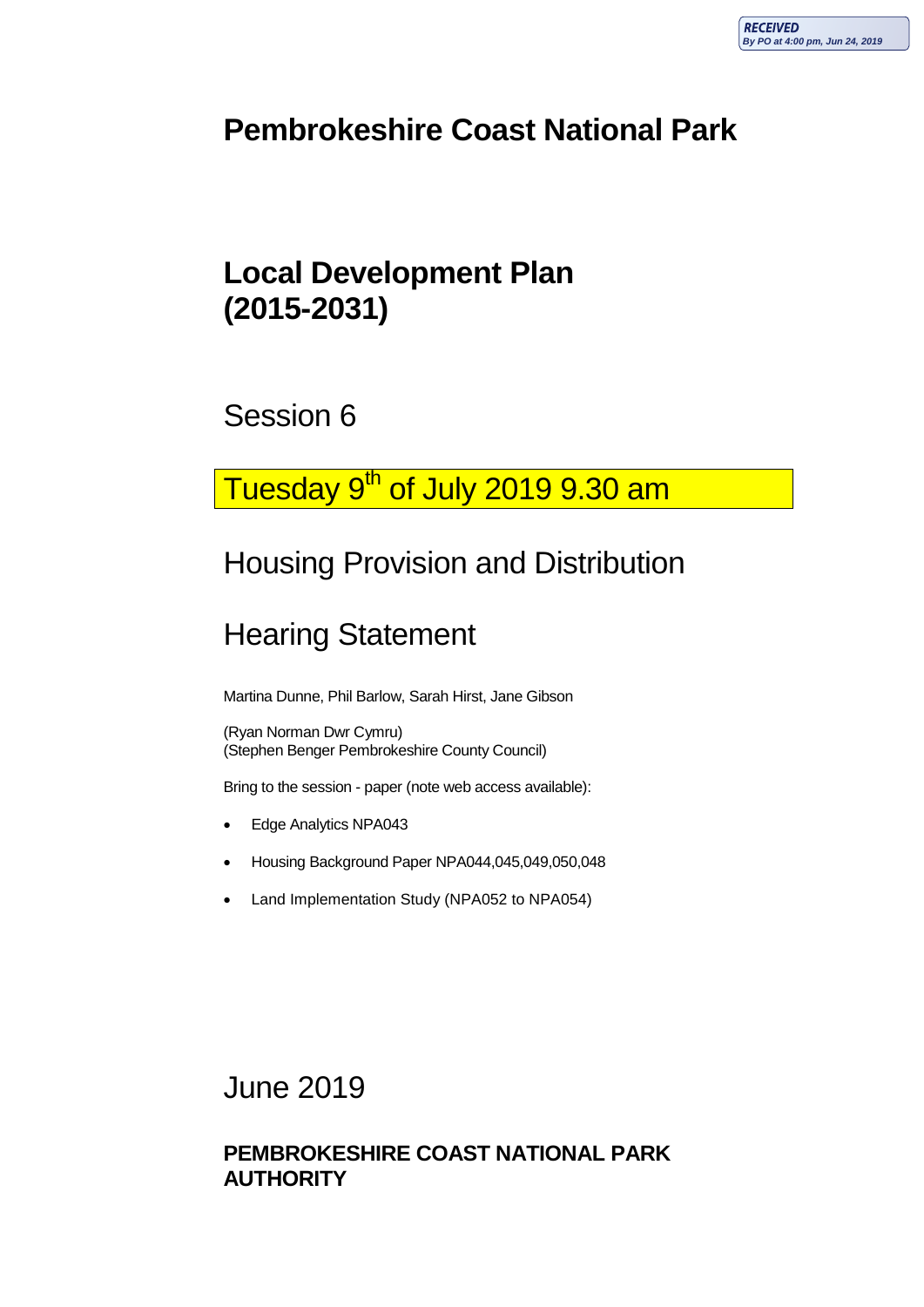| Session/Matter 6 - Housing Provision and Distribution<br>Tuesday 9th July 9.30am                                                                                                                                                                                                                                                                                                                                                        |           |  |  |
|-----------------------------------------------------------------------------------------------------------------------------------------------------------------------------------------------------------------------------------------------------------------------------------------------------------------------------------------------------------------------------------------------------------------------------------------|-----------|--|--|
|                                                                                                                                                                                                                                                                                                                                                                                                                                         |           |  |  |
| Issue: Is the provision and distribution of housing soundly based, supported                                                                                                                                                                                                                                                                                                                                                            |           |  |  |
| by robust and credible evidence and is it consistent with national policy?                                                                                                                                                                                                                                                                                                                                                              |           |  |  |
| And will it be met during the Plan period?                                                                                                                                                                                                                                                                                                                                                                                              |           |  |  |
|                                                                                                                                                                                                                                                                                                                                                                                                                                         |           |  |  |
| <b>Provision</b>                                                                                                                                                                                                                                                                                                                                                                                                                        |           |  |  |
| 1. Should Policy 47 be relocated to the National Park Purposes and Spatial                                                                                                                                                                                                                                                                                                                                                              |           |  |  |
| <b>Strategy Chapter?</b>                                                                                                                                                                                                                                                                                                                                                                                                                |           |  |  |
| <b>NPA Response:</b> Experience has also shown that strategy policies in<br>a grouped scenario (Joint Unitary Development Plan for Pembrokeshire)<br>away from the specific topic area tend to be overlooked in day to day<br>development management. Those using the Plan since 2010 are<br>familiar with the format. Please also see the response to Q2 Session 3.<br>The Authority would prefer if it was retained in this location. |           |  |  |
| 2. Is the housing requirement figure of 960 dwellings appropriate?                                                                                                                                                                                                                                                                                                                                                                      |           |  |  |
| a) Has the Plan been informed by a robust assessment of the housing<br>requirement, having regard to Planning Policy Wales?                                                                                                                                                                                                                                                                                                             |           |  |  |
| b) In identifying the requirement figure, has adequate regard been paid<br>to the Welsh Government household and population projections?                                                                                                                                                                                                                                                                                                |           |  |  |
| Have alternative housing growth scenarios been considered, if so,<br>C)<br>why have they been discounted, and why has the preferred option<br>been chosen?                                                                                                                                                                                                                                                                              |           |  |  |
| <b>NPA Response:</b> For Questions 2a) to c) Please see NPA057                                                                                                                                                                                                                                                                                                                                                                          |           |  |  |
| Background Paper Alternative Options & Appraisal pages 68 to 70<br>regarding Policy 47 and Policy 49 and <b>Exam06</b> (Local Development<br>Plan with focussed changes and PPW10 edits) pages 112 to 117 to<br>the end of paragraph 4.278.                                                                                                                                                                                             |           |  |  |
| Has the requirement figure been informed by a robust assessment of<br>d)<br>the main local influences on housing demand in the National Park<br>including, decreasing household formation size, migration levels, and<br>vacancy rates?                                                                                                                                                                                                 | <b>PB</b> |  |  |
| NPA Response: Please see 2c) above. The Authority also                                                                                                                                                                                                                                                                                                                                                                                  |           |  |  |
| commissioned Edge Analytics to produce a Demographic forecasts<br>report for the National Park area - NPA 043.                                                                                                                                                                                                                                                                                                                          |           |  |  |
| The report sets out a range of demographic and housing-led<br>scenarios, modelled using the POPGROUP v4.0 model.                                                                                                                                                                                                                                                                                                                        |           |  |  |
| Edge Analytics also carried out four 'dwelling-led' projections for<br>PCNPA.                                                                                                                                                                                                                                                                                                                                                           |           |  |  |
| Section 2 of the report describes the profile of the National Park area<br>including the key local influences or "components of change" from                                                                                                                                                                                                                                                                                            |           |  |  |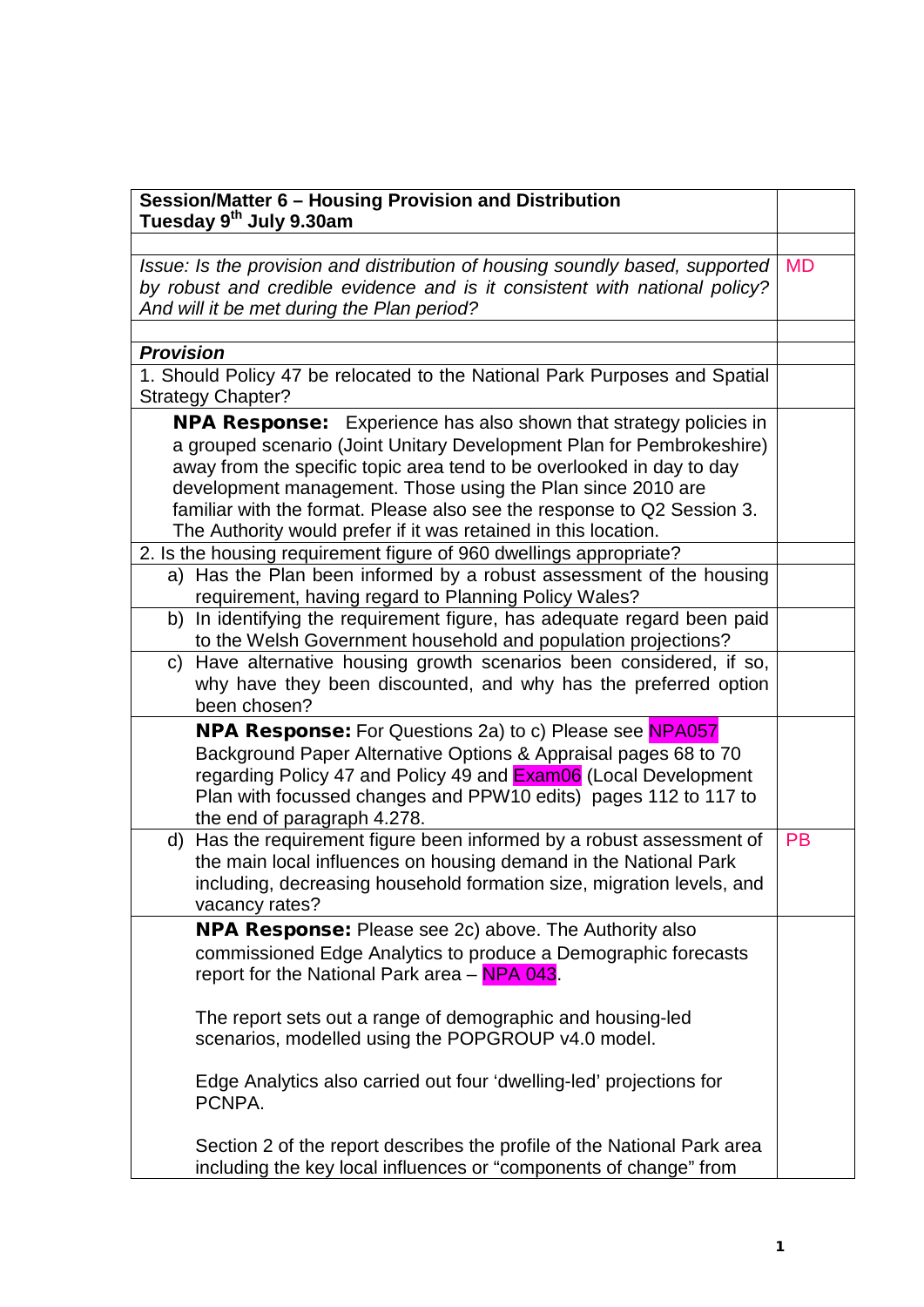| historical data (Section 2, page 5). The report concludes that the<br>dominant driver of change has been net migration and that natural<br>change (the balance between births and deaths) has been negative<br>in all years of the historical period examined $(2001 - 2016)$ , historical<br>estimates from the Office for National Statistics). This is leading to a<br>decreasing population overall.                                                                                                           |  |  |
|--------------------------------------------------------------------------------------------------------------------------------------------------------------------------------------------------------------------------------------------------------------------------------------------------------------------------------------------------------------------------------------------------------------------------------------------------------------------------------------------------------------------|--|--|
| Further examined in Section 2 of the report (NPA043) are<br>components that influence household formation and size including<br>population age structure, household completions and commuting<br>(Section 2, pages 5-9).                                                                                                                                                                                                                                                                                           |  |  |
| The subject of vacancy rates is dealt with in Section 3, page 11 of the<br>report. Vacancy rates, as defined by the 2011 census, has been used<br>in all of the modelling carried out for this commission (Section 4,<br>paragraph 4.2, page 12).                                                                                                                                                                                                                                                                  |  |  |
| In carrying out the demographic and dwelling-led forecasts for the<br>National Park, Edge Analytics worked closely with Welsh<br>Government. Welsh Government's 2014-based projections are<br>provided in the report as the benchmark growth outcome against<br>which all of the other scenarios are compared. For the purposes of<br>the scenario modelling the Edge Analytics used the 2001-2016<br>estimates, which provide an additional 2 years of estimates beyond<br>the Welsh Government 2014 projections. |  |  |
| e) Does the Plan place too much emphasis on market housing as an<br>enabler for the delivery of affordable housing?                                                                                                                                                                                                                                                                                                                                                                                                |  |  |
| <b>NPA Response:</b> The rational for relying primarily on cross subsidy<br>from market housing is as a result of public subsidy being only able to<br>deliver a limited amount of affordable housing.                                                                                                                                                                                                                                                                                                             |  |  |
| The most common mechanisms for delivery of affordable housing in<br>the Park in order of popularity are:                                                                                                                                                                                                                                                                                                                                                                                                           |  |  |
| 1. Housing Association delivers part of a private site usually building<br>out themselves.                                                                                                                                                                                                                                                                                                                                                                                                                         |  |  |
| 2. Millbay Homes (part of Ateb housing association) develops a                                                                                                                                                                                                                                                                                                                                                                                                                                                     |  |  |
| private site and affordable housing provision for Ateb.<br>3. Private developer develops and sells part of the site to Housing<br>Association                                                                                                                                                                                                                                                                                                                                                                      |  |  |
| 4. Housing Association develops an 'exception' site                                                                                                                                                                                                                                                                                                                                                                                                                                                                |  |  |
| 5. Affordable housing contributions used to bring forward some of<br>the above options or to purchase an existing dwelling to use as an<br>affordable dwelling.                                                                                                                                                                                                                                                                                                                                                    |  |  |
| More recently there has been increased interest and activity around:                                                                                                                                                                                                                                                                                                                                                                                                                                               |  |  |
| <b>Community Land Trusts</b>                                                                                                                                                                                                                                                                                                                                                                                                                                                                                       |  |  |
| The County Council developing housing under its Housing                                                                                                                                                                                                                                                                                                                                                                                                                                                            |  |  |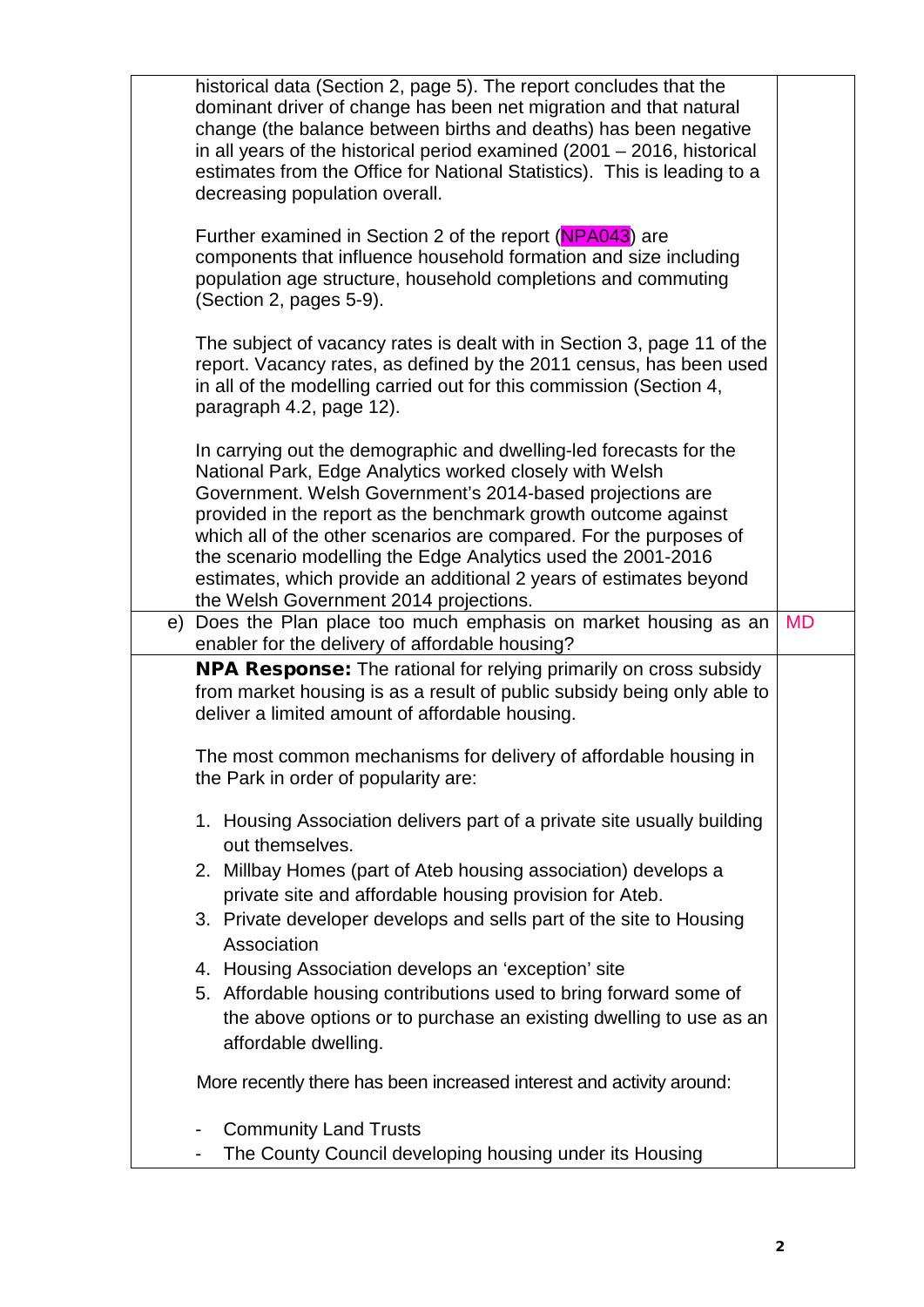| Revenue Account programme.                                                                                                                                                                                                                                                                                                                                                                                                                                                                                                                                                                                             |  |  |
|------------------------------------------------------------------------------------------------------------------------------------------------------------------------------------------------------------------------------------------------------------------------------------------------------------------------------------------------------------------------------------------------------------------------------------------------------------------------------------------------------------------------------------------------------------------------------------------------------------------------|--|--|
| 3. Is the housing supply calculations of 1,150 appropriate?                                                                                                                                                                                                                                                                                                                                                                                                                                                                                                                                                            |  |  |
| a) What is the make-up of the housing land supply?                                                                                                                                                                                                                                                                                                                                                                                                                                                                                                                                                                     |  |  |
| <b>NPA Response:</b> In response to 3 and 3a) please see paragraphs<br>4.279 and bullets below and Table 5 of <b>Exam06</b> (Local Development<br>Plan with Focussed Changes and PPW10 edits) and the Housing<br>Background Paper paragraphs 86 to 96 and Appendix 2 and 3 and<br>Appendix 4 NPA044,045,049,050,048.                                                                                                                                                                                                                                                                                                   |  |  |
| b) Should Policy 48 also include details of the committed sites?                                                                                                                                                                                                                                                                                                                                                                                                                                                                                                                                                       |  |  |
| <b>NPA Response:</b> Only where a start has not been made at the base<br>date of the Plan and where the site is one that the Authority would<br>wish see permission renewed if needed.                                                                                                                                                                                                                                                                                                                                                                                                                                 |  |  |
| [This approach is complicated by the fact that there is an expectation<br>to update the housing land supply figures as the Plan moves through<br>the Plan process to Examination and therefore in some instances a<br>start has now been made.]                                                                                                                                                                                                                                                                                                                                                                        |  |  |
| Is the estimated yield of units from committed and windfall sites<br>C)<br>realistic and based on available evidence? and has a non-delivery<br>allowance been defined and applied?                                                                                                                                                                                                                                                                                                                                                                                                                                    |  |  |
| <b>NPA Response:</b> Yes. The approach taken to identifying the yield of<br>units from sites with planning permission is illustrated in the Housing<br>Background Paper Appendix 2 and Appendix 3 and Appendix 4<br>paragraph 21 to 22. (NPA044,045,049,050,048).<br>No specific 'non-delivery allowance' has been calculated and applied.                                                                                                                                                                                                                                                                             |  |  |
| This appears to be a requirement emerging in the draft LDP Manual<br>currently being consulted upon and is not contained in the 2015<br>Manual which applies to this Plan's preparation and Examination.<br>The Authority has sought advice from the Inspectorate on which<br>Manual will be applicable for the Examination.                                                                                                                                                                                                                                                                                           |  |  |
| In summary:                                                                                                                                                                                                                                                                                                                                                                                                                                                                                                                                                                                                            |  |  |
| In terms of land with planning permission (5 or more units)<br>Appendix 2 specifically shows those sites that are not counted in<br>Row C Table 5 of the Local Development Plan which could be<br>regarded as a 'non- delivery allowance'. The Authority has relied<br>upon the conclusions of the relevant Land Availability Study to<br>inform this selection. No small sites (less than 5) are included.<br>Row D for housing land allocations has excluded a portion of<br>۰<br>some sites that are unlikely to be delivered in the Plan period<br>given the historic pattern of development (HA3), (HA9), (HA13), |  |  |
| (HA14) and (HA16).<br>Row E reflects provision historically which would have an inherent<br>٠<br>non-delivery of planning permissions element factored into it.<br>Similarly Row F is calculated from historic completion rates and                                                                                                                                                                                                                                                                                                                                                                                    |  |  |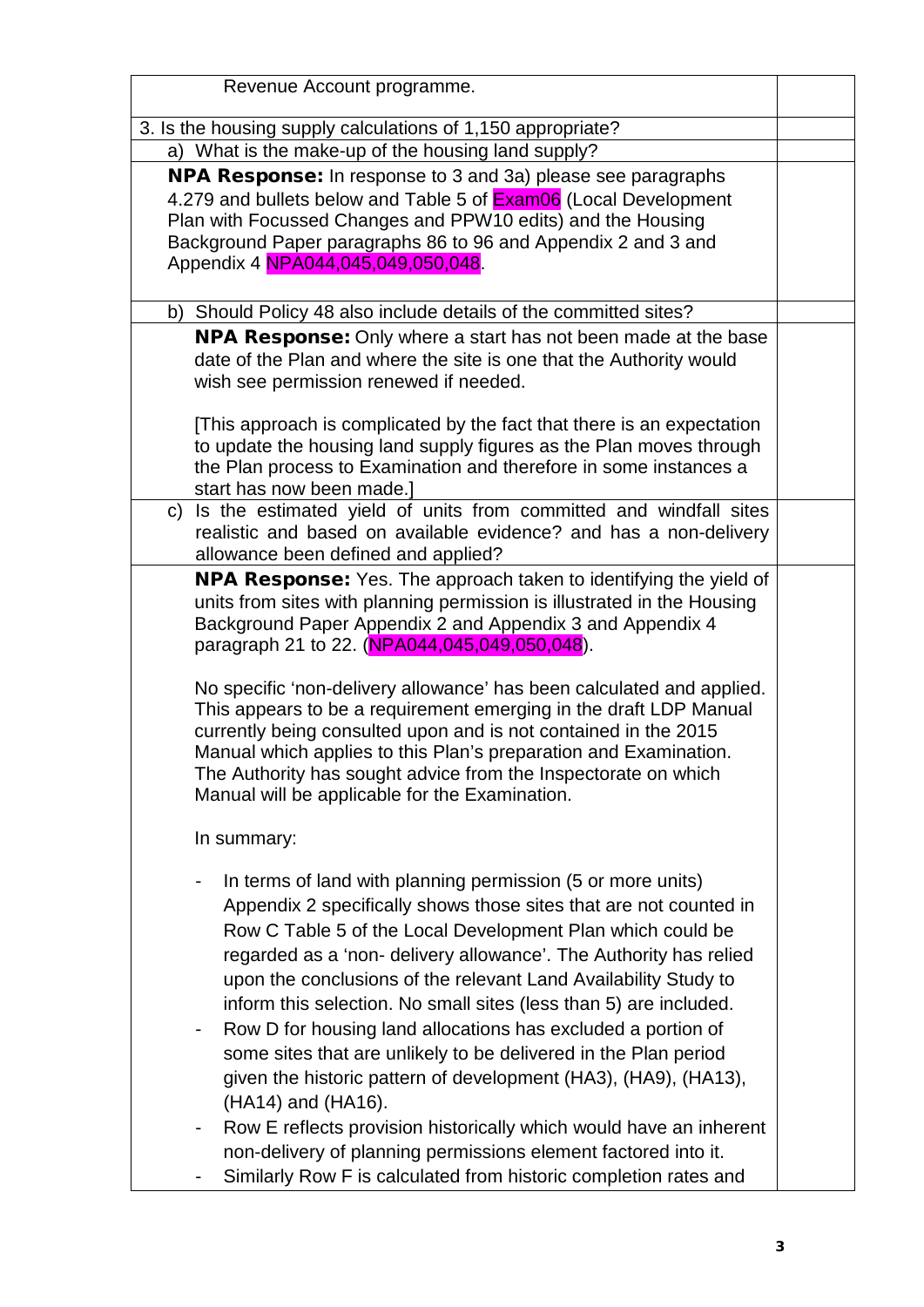| would have a non-delivery element inherent in its derivation.                                                                                                                                                                                                                                                                                                                                               |              |  |
|-------------------------------------------------------------------------------------------------------------------------------------------------------------------------------------------------------------------------------------------------------------------------------------------------------------------------------------------------------------------------------------------------------------|--------------|--|
| This approach ensures that there is not a double counting of 'non-<br>delivery' as this element intrinsic with historic figures being used to<br>extrapolate future delivery.                                                                                                                                                                                                                               |              |  |
| d) How has the flexibility allowance of 16% been defined, and is it based<br>on robust evidence?                                                                                                                                                                                                                                                                                                            |              |  |
| <b>NPA Response:</b> The flexibility allowance is a product of land                                                                                                                                                                                                                                                                                                                                         |              |  |
| supply analysis rather than a defined figure or target that has been<br>aimed at. It will be the difference between the housing provision the<br>Plan can identify as being potentially deliverable Table 5 of the Local<br>Development Plan (Exam 06) 'against' the housing requirement                                                                                                                    |              |  |
| which is based on what the market is likely to be capable of providing<br>given past trends – Policy 47 (Exam 06). Appendix 3 has a 15%                                                                                                                                                                                                                                                                     |              |  |
| contingency calculation included to demonstrate there is flexibility in<br>the figures.                                                                                                                                                                                                                                                                                                                     |              |  |
| Will there be a 5-year supply of housing for the duration of the Plan<br>e)<br>period? and how has this been calculated?                                                                                                                                                                                                                                                                                    |              |  |
| <b>NPA Response:</b> Yes except in the year 18/19. The Housing<br>Background Paper (NPA044) paragraphs 86 to 96 provides an<br>explanation and Appendix 3 (NPA050) of the Housing Background<br>Paper provides a picture of supply with 2018/2019 showing less than<br>5 year effectively available housing land supply.                                                                                    |              |  |
| 4. Will the Plan deliver the housing requirement?<br>(Ryan Norman & S Benger to attend please - on standby for                                                                                                                                                                                                                                                                                              |              |  |
| support - no written statement needed)                                                                                                                                                                                                                                                                                                                                                                      |              |  |
| a) Are the site allocations available and deliverable within the<br>anticipated timescales? Are the allocations supported by a robust and<br>comprehensive site assessment methodology, free from significant<br>development constraints and demonstrated to be economically<br>viable?                                                                                                                     | <b>MD/SH</b> |  |
| NPA Response: In response to 4 and 4a) there has been a robust                                                                                                                                                                                                                                                                                                                                              |              |  |
| and rigorous assessment of site allocations so please see tables in<br>Appendix 1 to Session 8 of the NPA's response for a summary<br>response. More detail can be found in the Housing Background<br>Paper (NPA44 to NPA050), the Land Implementation Study (NPA052<br>to NPA054), the Candidate Site Assessments (NPA020 and<br>NPA021), the Statement of Common Ground with Welsh                        |              |  |
| Water(NPA027).                                                                                                                                                                                                                                                                                                                                                                                              |              |  |
| Should Table 7: Housing Allocation - Requirements be relocated to<br>b)<br>the Appendix, expanded to include committed sites, and provide<br>details of all known constraints, planning obligations and<br>infrastructure requirements?                                                                                                                                                                     | <b>MD</b>    |  |
| <b>NPA Response:</b> Please see <b>NPA017</b> Consultation Report pages<br>110 to 113 which provides commentary on Tables 7 and 8 at<br>paragraph 7 page 112 and 113 which sets out the rationale for<br>including Tables 7 and 8 in the Plan text. Regarding the requirements<br>for committed sites, i.e. sites with planning permission:<br>HA1, HA2 and HA8 having had a start made. The Authority<br>п |              |  |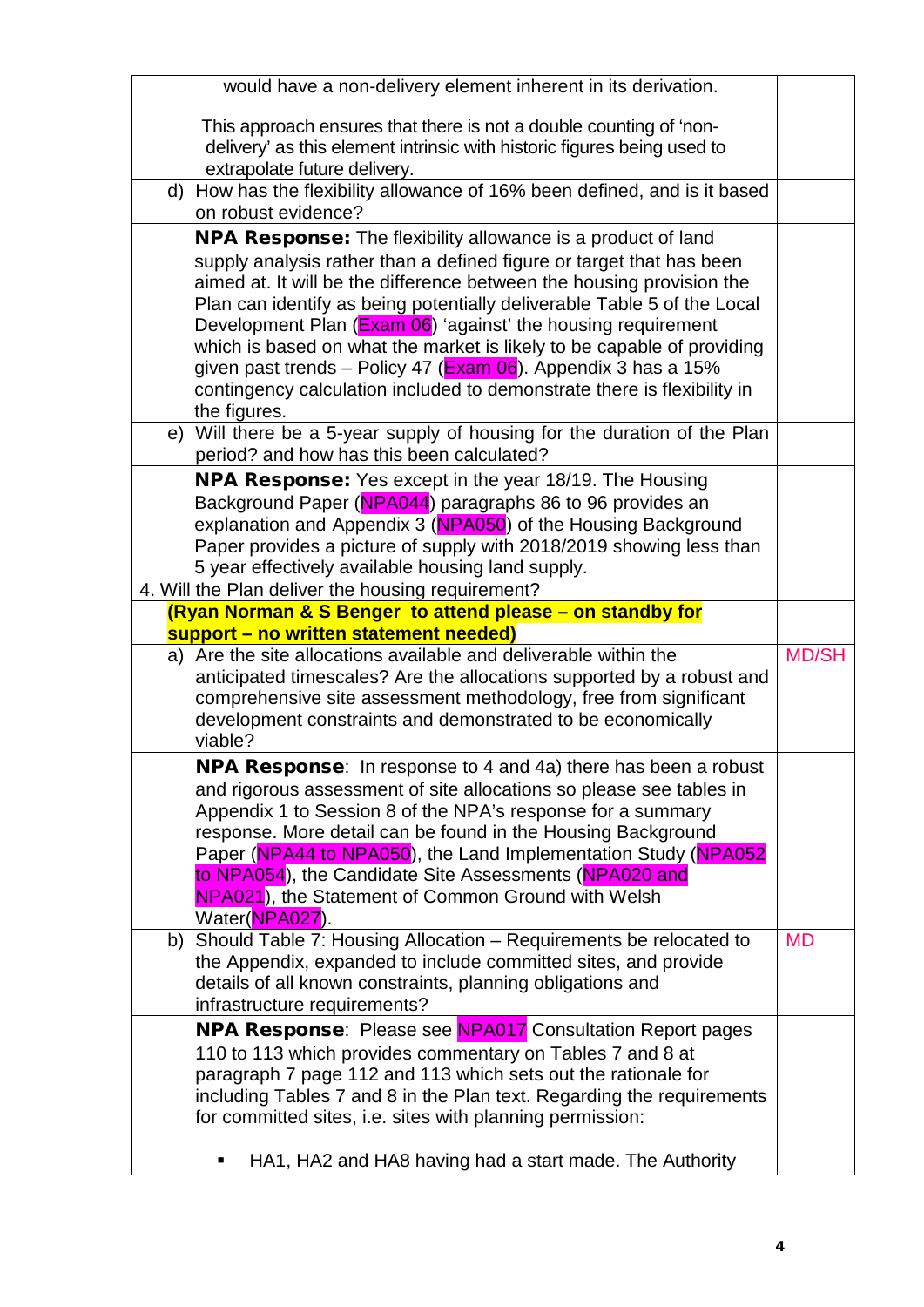|                                                                           | wouldn't anticipate needing to set out requirements in Table 7.                                                                 |           |  |
|---------------------------------------------------------------------------|---------------------------------------------------------------------------------------------------------------------------------|-----------|--|
|                                                                           | HA15: The current permission for this site expires in                                                                           |           |  |
|                                                                           | September 2019. We have no further information from the                                                                         |           |  |
|                                                                           | landowner in terms of how they intend to proceed. There are                                                                     |           |  |
|                                                                           |                                                                                                                                 |           |  |
| no specific requirements that need to be detailed in Table 7.             |                                                                                                                                 |           |  |
| There is information on constraints in the Land Implementation Study for  |                                                                                                                                 |           |  |
| many of the sites see paragraph 4.290 of <b>Exam06</b> (Local Development |                                                                                                                                 |           |  |
|                                                                           | Plan with Focussed Changes and PPW10 edits). These will date as                                                                 |           |  |
|                                                                           | will planning obligation requirements hence the authority's reluctance to                                                       |           |  |
|                                                                           | include them.                                                                                                                   |           |  |
|                                                                           | <b>Distribution</b>                                                                                                             | <b>MD</b> |  |
|                                                                           | 5. Is the spatial distribution of housing provision sustainable and coherent?                                                   |           |  |
|                                                                           | <b>NPA Response:</b> The Authority has sought to direct development to                                                          |           |  |
|                                                                           | sustainable locations whilst recognising that the National Park is rural                                                        |           |  |
|                                                                           | in nature. Table 5 Housing Land Supply Components <b>Exam06</b> (Local                                                          |           |  |
|                                                                           | Development Plan with Focussed Changes and PPW10 edits)                                                                         |           |  |
|                                                                           | provides a summary of the distribution of provision through the                                                                 |           |  |
|                                                                           | various tiers. The preceding text to the Table describes the approach                                                           |           |  |
|                                                                           | taken to provision. NPA057 Alternative Options & Appraisal and<br>NPA036 Scale & Location of Growth also provides detail on the |           |  |
|                                                                           | selection of the spatial hierarchy for provision.                                                                               |           |  |
|                                                                           | How will new windfall development within each tier of the settlement                                                            |           |  |
|                                                                           | a)<br>hierarchy be assessed and managed?                                                                                        |           |  |
|                                                                           | NPA Response: The Centres in each tier have a Centre boundary                                                                   |           |  |
|                                                                           | within which the principle of housing is supported, or if not in the case                                                       |           |  |
|                                                                           | in some Rural Centres without defined boundaries, then there are                                                                |           |  |
|                                                                           | specific criteria for allowing infill and rounding off. The Plan should be                                                      |           |  |
|                                                                           | read as a whole and there will be other policies of the Plan that will                                                          |           |  |
|                                                                           | be applied.                                                                                                                     |           |  |
|                                                                           | b) Is the spatial distribution of housing allocations and<br>windfall                                                           |           |  |
|                                                                           | opportunities consistent with the identified settlement hierarchy?                                                              |           |  |
|                                                                           | <b>NPA Response:</b> Please see the Table under Q1 of Session 8 and                                                             |           |  |
|                                                                           | the commentary preceding Table 5 of <b>Exam06</b> and Table 5 itself.                                                           |           |  |
|                                                                           | The provision is focussed in the higher tiers particularly in terms of                                                          |           |  |
|                                                                           | allocations. Tenby could have made a greater contribution                                                                       |           |  |
|                                                                           | proportionately if deliverable sites were available. See d) below for                                                           |           |  |
|                                                                           | further analysis.                                                                                                               |           |  |
| C)                                                                        | Have the centre boundaries been drawn consistently and coherently?                                                              | <b>SH</b> |  |
|                                                                           | <b>NPA Response:</b> Yes. Below Tier 3 in the settlement hierarchy, a                                                           |           |  |
|                                                                           | series of Rural Centres have been identified. These Centres are                                                                 |           |  |
|                                                                           | defined on the basis of having at least 3 facilities normally found in a                                                        |           |  |
|                                                                           | small village (paragraph 4.42 of the Local Development Plan with                                                                |           |  |
|                                                                           | Focussed Changes and PPW10 edits (Exam06)). Many of the                                                                         |           |  |
|                                                                           | Centres are in Local Development Plan 1(NPA074-076) and these                                                                   |           |  |
|                                                                           | centre boundaries were used as a starting point.                                                                                |           |  |
|                                                                           | The Candidate Sites Methodology Background Paper (NPA029) sets                                                                  |           |  |
|                                                                           | out the list of Centres at Appendix B. Additional Centres have been                                                             |           |  |
|                                                                           | identified through an updated survey of facilities and services                                                                 |           |  |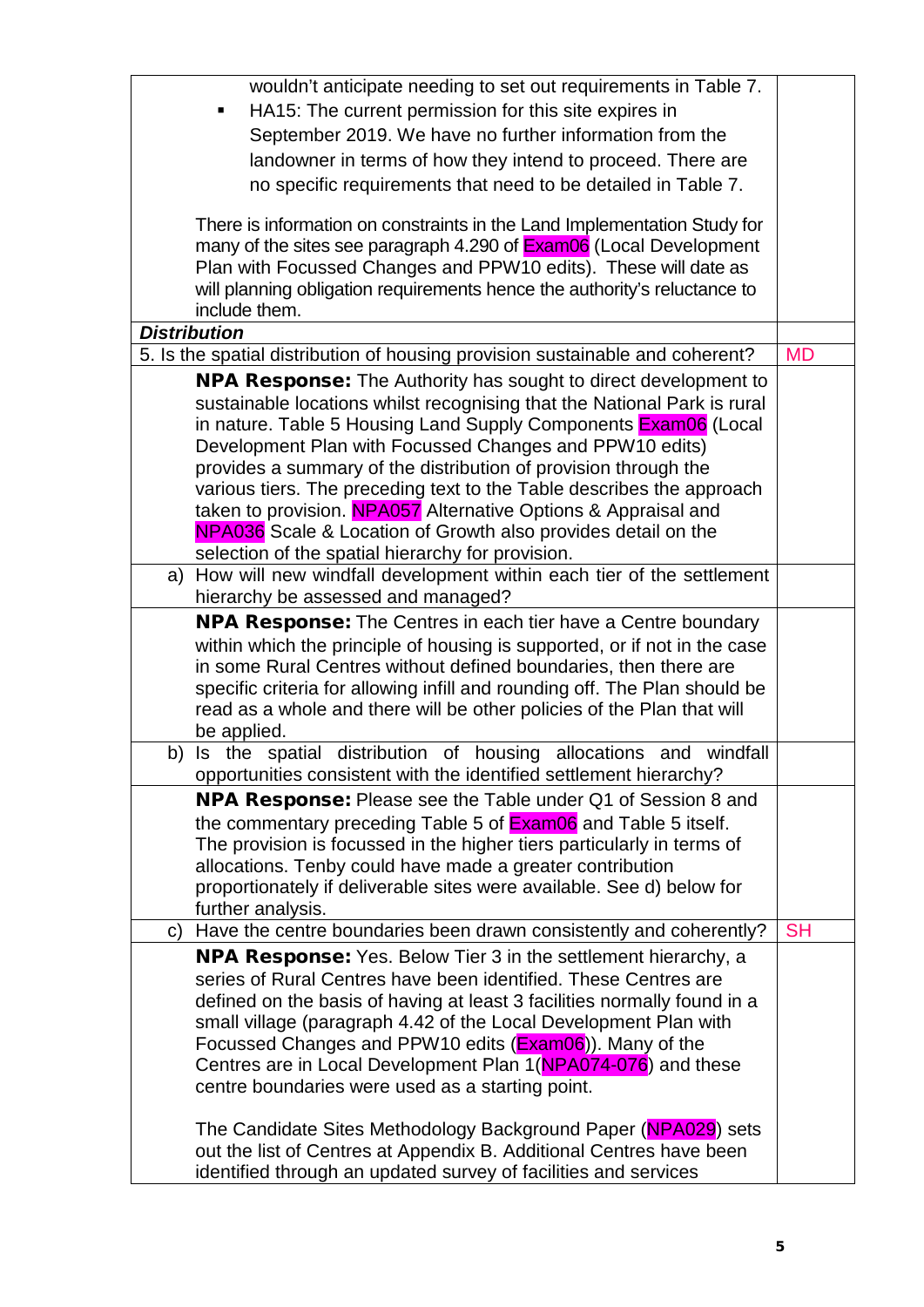| available.                                                                                                                                                                                                                                                                                                                                                                                                                                                                                                                                                                                                                                                                                                                                                                                                                                                                                                                                                                                                                                                                                                                                                     |              |
|----------------------------------------------------------------------------------------------------------------------------------------------------------------------------------------------------------------------------------------------------------------------------------------------------------------------------------------------------------------------------------------------------------------------------------------------------------------------------------------------------------------------------------------------------------------------------------------------------------------------------------------------------------------------------------------------------------------------------------------------------------------------------------------------------------------------------------------------------------------------------------------------------------------------------------------------------------------------------------------------------------------------------------------------------------------------------------------------------------------------------------------------------------------|--------------|
| Paragraph 3.14 of the Candidate Sites Methodology Background<br>Paper (NPA029) sets out the methodology for amending Centre<br>boundaries. Where new Centres had been included in earlier<br>development plans, these Centre boundaries were used as a starting<br>point, along with up-to-date mapping and aerial photography to<br>identify if amendments to take account of more recent development<br>where necessary. In a small number of instances the dispersed<br>settlement pattern of identified Centres has rendered it impractical to<br>define a boundary. These are identified in Policy 6 of the Local<br>Development Plan with Focussed Changes and PPW10 edits<br>(Exam06) - see footnote 57, page 35.                                                                                                                                                                                                                                                                                                                                                                                                                                       |              |
| d) Should more housing land be allocated in Tenby?                                                                                                                                                                                                                                                                                                                                                                                                                                                                                                                                                                                                                                                                                                                                                                                                                                                                                                                                                                                                                                                                                                             |              |
| <b>NPA Response:</b> Please see page 99 to 103 of NPA017<br>Consultation Report regarding housing provision in Tenby and the<br>search for suitable sites.                                                                                                                                                                                                                                                                                                                                                                                                                                                                                                                                                                                                                                                                                                                                                                                                                                                                                                                                                                                                     | <b>JG/MD</b> |
| In the absence of defined centre boundaries in small villages can the<br>e)<br>level of growth be effectively controlled? and should development in<br>these villages be restricted to infill only?                                                                                                                                                                                                                                                                                                                                                                                                                                                                                                                                                                                                                                                                                                                                                                                                                                                                                                                                                            |              |
| <b>NPA Response:</b> The provision in countryside locations tends to be                                                                                                                                                                                                                                                                                                                                                                                                                                                                                                                                                                                                                                                                                                                                                                                                                                                                                                                                                                                                                                                                                        |              |
| approximately 50% through conversions and 50% through infill and<br>rounding off. The housing figure of 137 for the Plan period (Table 5<br>Components of Land Supply) Exam06 for countryside would result in<br>an estimated 4 or 5 infill and rounding off dwellings being completed<br>annually in the National Park countryside. Additional safeguards have<br>also been included in Local Development Plan 2, namely further<br>defining what is meant by sensitive infilling and rounding off<br>(paragraph 4.47) the need to prioritise affordable housing (which is a<br>Plan priority). The assessment of the site for market housing in terms<br>of public transport should affordable housing be unsuitable is retained<br>from Local Development Plan 1 (NPA074). There are also other<br>safeguards in place for considering such sites in the policy wording<br>(see Policy 7a) last sentence regarding impacts on the character and<br>through the application of the other policies of the Plan such as the<br>landscape, biodiversity and amenity policies.<br>6. Is the Plan's housing strategy sufficiently flexible to respond to changing | <b>MD</b>    |
| circumstances?                                                                                                                                                                                                                                                                                                                                                                                                                                                                                                                                                                                                                                                                                                                                                                                                                                                                                                                                                                                                                                                                                                                                                 |              |
| NPA Response: Soundness Test 3 requires Local Development<br>Plans to be sufficiently flexible and to include contingency<br>arrangements to enable them to deal with changing circumstances.<br>The strategic derivation of the housing requirement for the Local<br>Development Plan is set out in the introductory text to Chapter 4E<br>Affordable Housing and Housing (Exam06). The housing land supply<br>itself is derived from land with planning permission and allocations.<br>Opportunities for windfalls are also included. The figures include a<br>degree of flexibility - see Policy 47 and Table 5.                                                                                                                                                                                                                                                                                                                                                                                                                                                                                                                                            |              |
| The Plan includes opportunities for bringing forward a range of                                                                                                                                                                                                                                                                                                                                                                                                                                                                                                                                                                                                                                                                                                                                                                                                                                                                                                                                                                                                                                                                                                |              |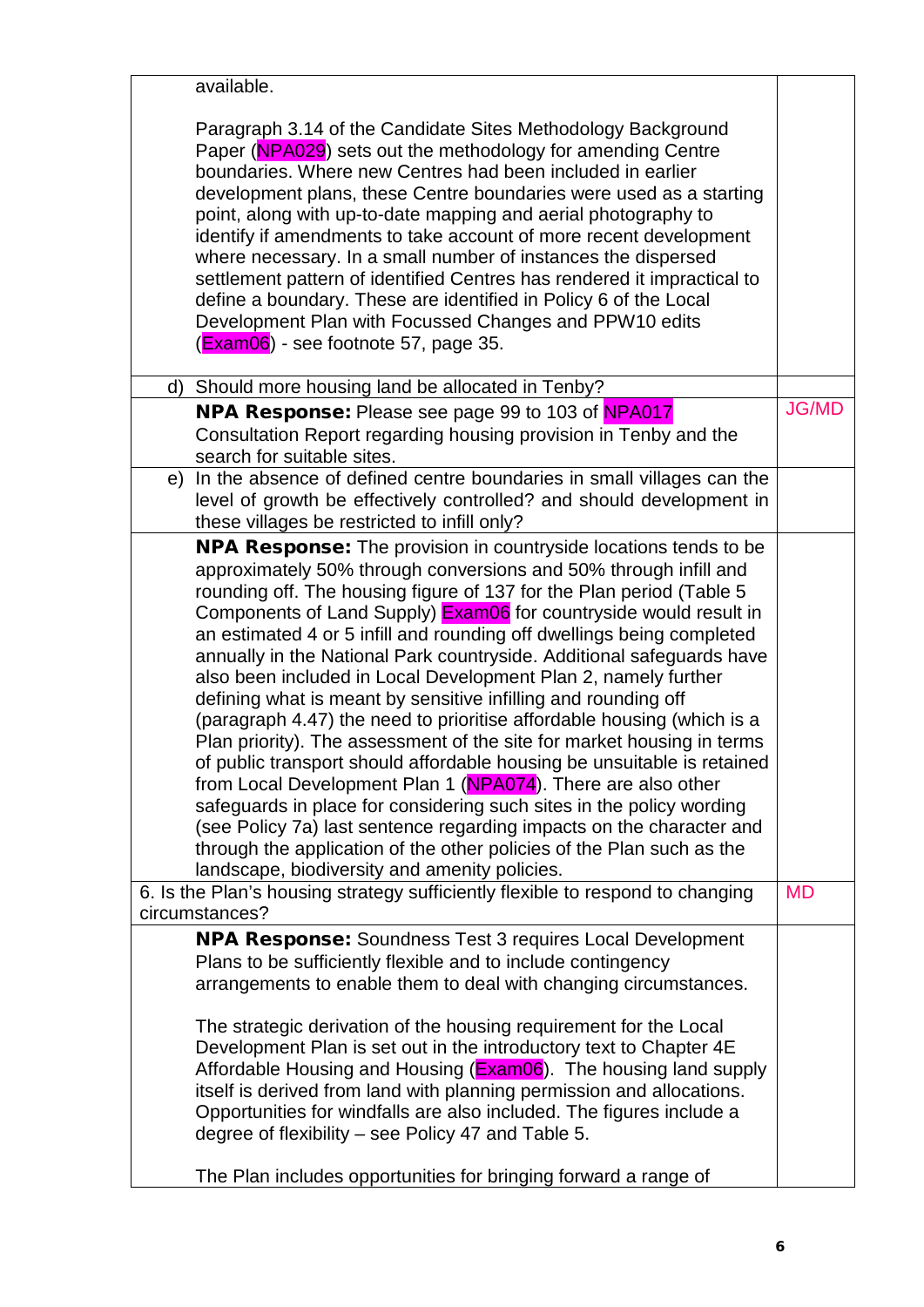windfall sites across the Centres (Policies 2 to 6) and opportunities for infill and rounding off and conversion in the countryside (Policy 7). Opportunities also arise through exceptional land releases for affordable housing (Policy 49).

Annual Monitoring Reports for Local Development Plan 1 (NPA077 – 084) show the role that windfall sites have made to housing provision. Windfall sites tend to come forward erratically but in doing so show no overall trends such as one of an overall decline in opportunities as the number of sites would be expected to reduce over time – see Appendix 4 Housing Background Paper paragraph 21 and Tables 11 and 12 NPA048. The market will in the end dictate the rate at which these windfalls come forward but the policy framework would not be a barrier to increased demand in principle.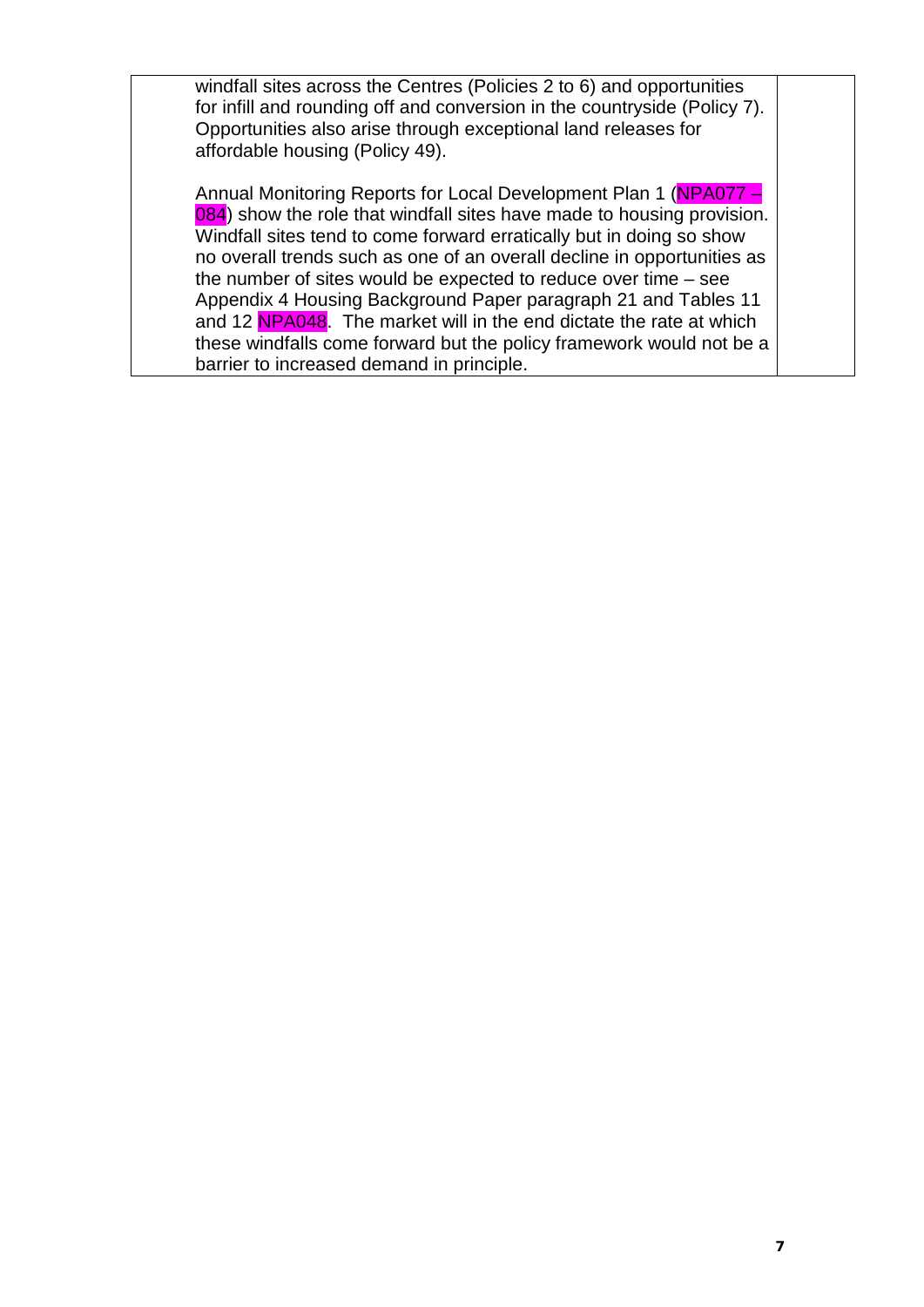#### Session 6 – Housing Provision and Distribution

| Representor                                                                            | <b>Change sought</b>                                                                                                               | Why NPA do not think                                                                                                                       |
|----------------------------------------------------------------------------------------|------------------------------------------------------------------------------------------------------------------------------------|--------------------------------------------------------------------------------------------------------------------------------------------|
|                                                                                        |                                                                                                                                    | this is a sound approach                                                                                                                   |
| 1569/122<br>Welsh<br>Government                                                        | Infrastructure requirements to<br>be put in an Appendix.                                                                           | Information will become dated -<br>Clarity and focus of the Plan $-$<br>Test 2.                                                            |
| 1569/123                                                                               | General comment. More detail<br>provided elsewhere.                                                                                |                                                                                                                                            |
| 1569/124                                                                               | Clarity sought - no change<br>proposed. See NPA19 Deposit<br>Plan representations and<br>responses.                                |                                                                                                                                            |
| 1569/127                                                                               | General comment. More detail<br>provided elsewhere.                                                                                |                                                                                                                                            |
| 1569/128<br>1569/129<br>1569/130<br>1569/131<br>1569/132                               | See NPA 17 Consultation<br>Report - Further clarity and<br>justification regarding housing<br>figures $-$ see pages 110 to<br>117. | <b>Focussed Changes are</b><br>proposed in response.                                                                                       |
| 1569/FC2                                                                               | Objection addressed. See<br><b>NPA23</b> National Park Authority<br>response to Focussed<br>Changes representations.               |                                                                                                                                            |
| 1569/FC5<br>1569/FC12                                                                  | Representations highlight<br>further inconsistencies in the<br>housing statistics and the need<br>for further detail.              | Further edits to the Housing<br>Background Paper is proposed<br>in response to some of the<br>concerns.<br>Information will become dated - |
|                                                                                        |                                                                                                                                    | Clarity and focus of the Plan -<br>Test 2.                                                                                                 |
| 2025/126<br><b>Home Builders</b><br>Federation                                         | Amendments to the affordable<br>housing figure requirements -<br>see NPA 17 Consultation<br>Report – page 115 to 117.              | A Focussed Change is<br>proposed in response regarding<br>sprinkler costs.                                                                 |
| 2708/135<br>2708/155<br>2708/156<br>2708/157<br>Pembrokeshire<br><b>County Council</b> | The inclusion of land at Brynhir<br>Tenby – see <mark>NPA 17</mark><br>Consultation Report - page 99<br>to 103.                    | Test 3 in terms of deliverability<br>is the main issue. See across.                                                                        |
| 2897/136<br>Marloes & St<br><b>Brides</b><br>Community<br>Council                      | See NPA19 Deposit Plan<br>representations and<br>responses.                                                                        | See across.                                                                                                                                |
| 2897/159<br>2897/161                                                                   | See NPA19 Deposit Plan<br>representations and                                                                                      | See across. Test 1 is of<br>importance in terms of                                                                                         |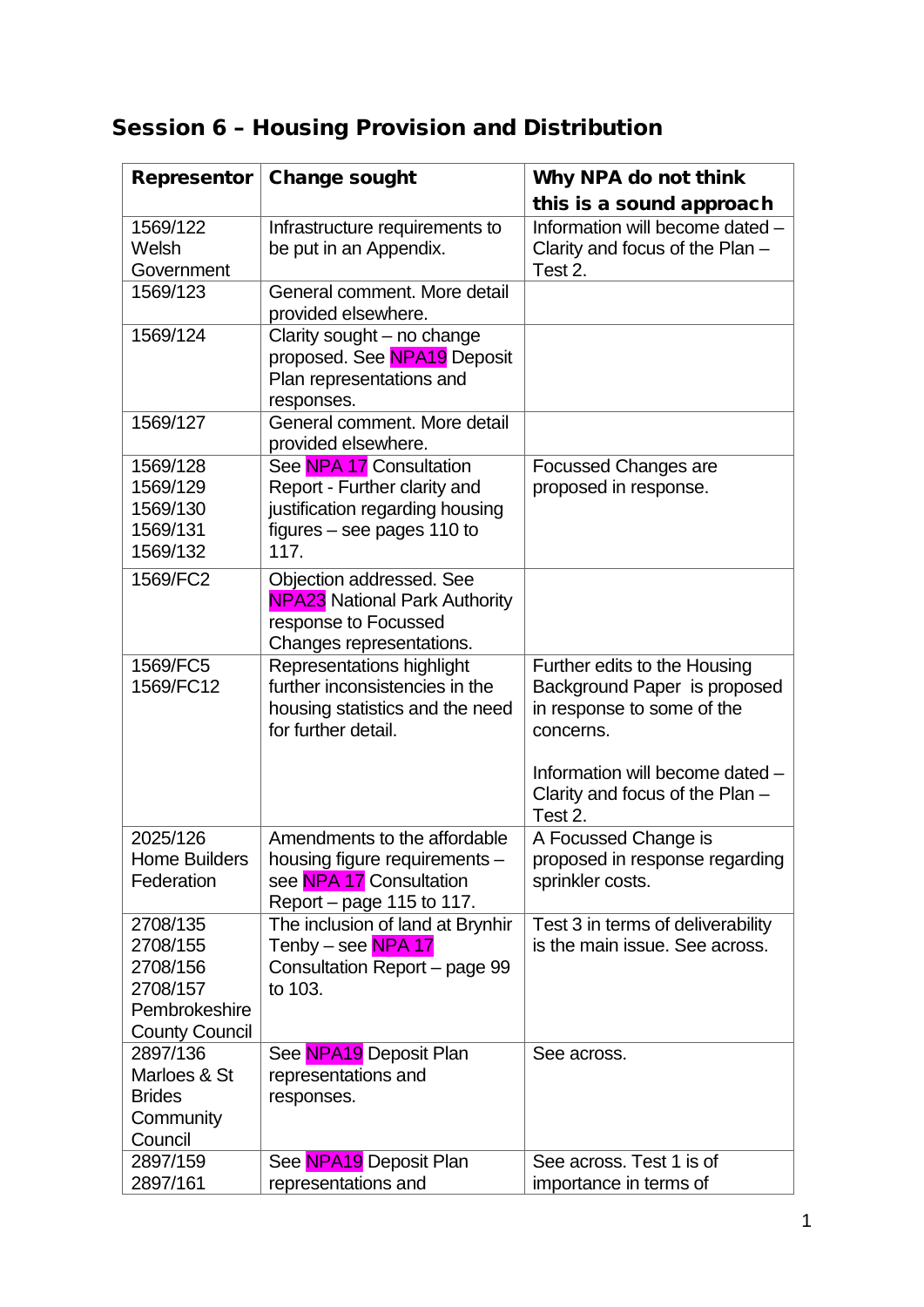| <b>Representor</b>                                           | <b>Change sought</b>                                                                                                     | Why NPA do not think                                                                                                                                                                                                                                                                                                                                                                                                                                                                                                                                                                                                               |
|--------------------------------------------------------------|--------------------------------------------------------------------------------------------------------------------------|------------------------------------------------------------------------------------------------------------------------------------------------------------------------------------------------------------------------------------------------------------------------------------------------------------------------------------------------------------------------------------------------------------------------------------------------------------------------------------------------------------------------------------------------------------------------------------------------------------------------------------|
|                                                              |                                                                                                                          | this is a sound approach                                                                                                                                                                                                                                                                                                                                                                                                                                                                                                                                                                                                           |
| 2897/171<br>2897/174                                         | responses.                                                                                                               | complying with national<br>planning policy.                                                                                                                                                                                                                                                                                                                                                                                                                                                                                                                                                                                        |
| 2906/140<br>2906/251<br>Saundersfoot<br>Community<br>Council | See NPA 17 Consultation<br>Report - Pages 99 to 103 and<br>pages 120 to 137 where the<br>representation is listed.       | See across. Test 2 in terms of<br>appropriateness of the Plan for<br>the area and Test 3 in terms of<br>deliverability are the main<br>issues.                                                                                                                                                                                                                                                                                                                                                                                                                                                                                     |
| 2910/120 St<br>Davids City<br>Council                        | See NPA19 - inclusion of land<br>for housing and employment.                                                             | See across. Test 2 in terms of<br>what is appropriate for the area<br>and Test 3 regarding<br>Deliverability of proposals.                                                                                                                                                                                                                                                                                                                                                                                                                                                                                                         |
| 2910/121                                                     | See NPA19 – inclusion of land<br>for housing and employment in<br>outlying areas in the St David's<br>City Council area. | See across. Test 2 in terms of<br>what is appropriate for the area<br>and Test 3 regarding<br>Deliverability of proposals.                                                                                                                                                                                                                                                                                                                                                                                                                                                                                                         |
| 2910/240                                                     | See NPA19 - inclusion of<br>Candidate Sites 142 and 097                                                                  | See across. Test 3 regarding<br>Deliverability of proposals.                                                                                                                                                                                                                                                                                                                                                                                                                                                                                                                                                                       |
| 3182/14 D<br>Gammon                                          | See NPA19 - Remove site<br>allocation HA10. Include<br>safeguards if it remains in the<br>Plan.                          | Test 1 is of issue in terms of<br>providing sufficient land to<br>provide for the communities'<br>needs – see paragraph 6 of<br>the NPA Response to this<br>deposit plan representation<br><b>NPA19.</b><br>Planning permission to<br>develop the site for 38 houses<br>has been granted subject to a<br>legal agreement (affordable<br>housing). The safeguards<br>requested were considered as<br>part of the application<br>process.<br>Inclusion of the safeguards,<br>as requested in this<br>representation would impact<br>on the delivery of the site and<br>therefore the soundness of<br>the Plan (Test $3$ – delivery). |
| 3251/183<br>Acanthus for L<br><b>Davies</b>                  |                                                                                                                          |                                                                                                                                                                                                                                                                                                                                                                                                                                                                                                                                                                                                                                    |
| 3319/187                                                     | Site allocation HA5 should                                                                                               | The issue of concern is                                                                                                                                                                                                                                                                                                                                                                                                                                                                                                                                                                                                            |
| Owen & Owen<br>for Hean                                      | include the whole of<br>Candidate Site 031, as                                                                           | deliverability which requires<br>further evidence from the                                                                                                                                                                                                                                                                                                                                                                                                                                                                                                                                                                         |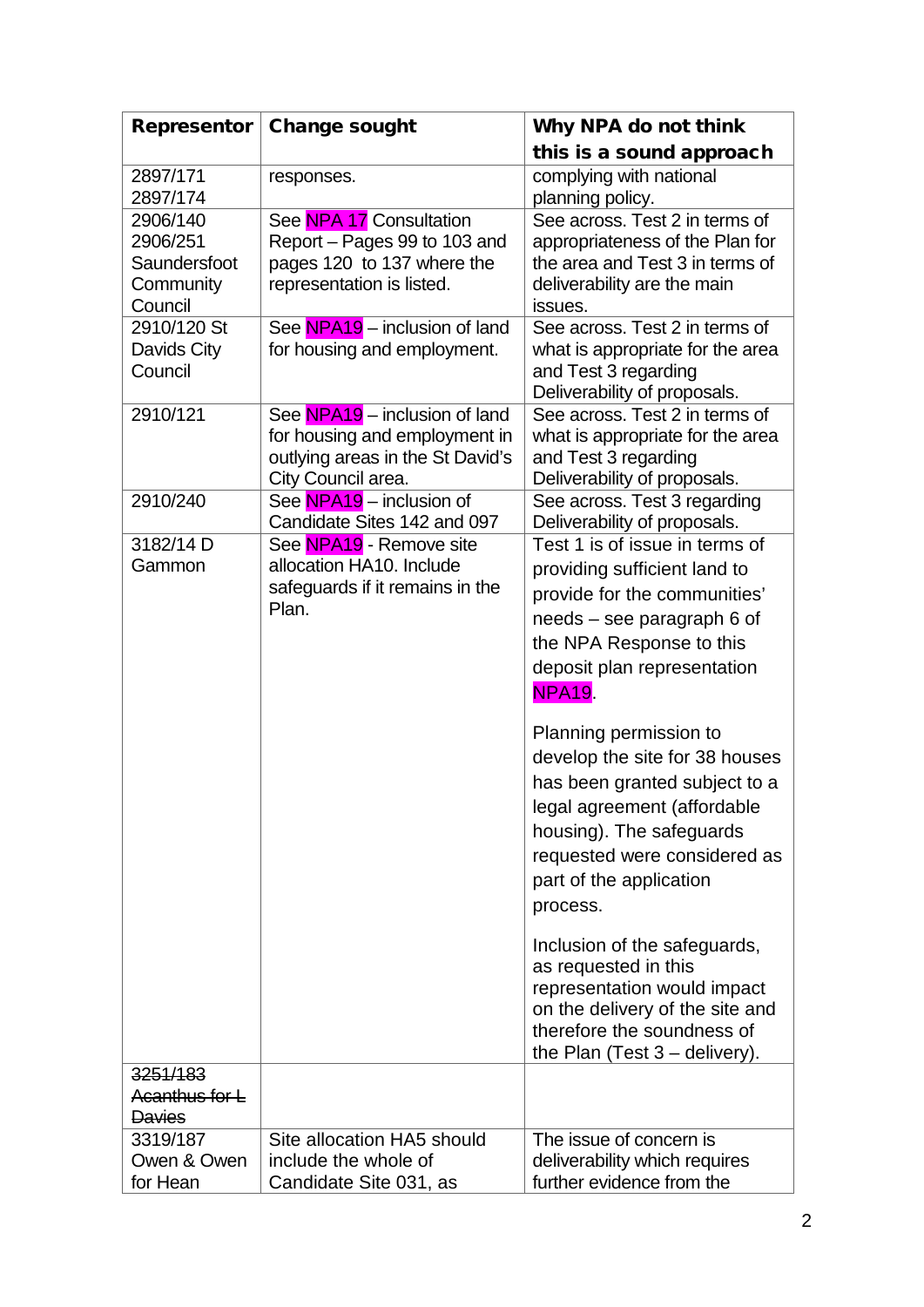| Representor                                     | <b>Change sought</b>                                                                                                                            | Why NPA do not think                                                                                                                                                                               |
|-------------------------------------------------|-------------------------------------------------------------------------------------------------------------------------------------------------|----------------------------------------------------------------------------------------------------------------------------------------------------------------------------------------------------|
|                                                 |                                                                                                                                                 | this is a sound approach                                                                                                                                                                           |
| Castle                                          | submitted to the Authority -<br>see NPA17.                                                                                                      | proposer to be consider - Test<br>3.                                                                                                                                                               |
| 3397/182 J<br><b>Barnes</b>                     |                                                                                                                                                 |                                                                                                                                                                                                    |
| 3468/160<br><b>CPRW</b>                         | Amendments to exclude<br>housing land allocations<br>because of the agricultural land<br>value. Jameston is specifically<br>referred to. NPA17. | Test 1 in terms of complying<br>with national planning policy in<br>terms of the need to provide for<br>the housing needs of<br>communities.                                                       |
| 3582<br><b>Barnett</b>                          |                                                                                                                                                 |                                                                                                                                                                                                    |
| 3778/23<br><b>NAEG</b>                          | See NPA19 - pages 104 to<br>106.                                                                                                                | Ability to diverge from national<br>planning policy - Test 1 is of<br>concern, Test 2 in terms of its<br>appropriateness for the Plan<br>area and Test 3 in terms of<br>deliverability.            |
| 4464/FC11<br>Hayston for<br><b>John Meyrick</b> | Propose changes to phasing<br>and potential extension of site<br>allocation HA11.                                                               | The Authority's summary<br>assessment of viability is set<br>out in Appendix 1 to the<br>Session 8 Statement by the<br>Authority.                                                                  |
|                                                 |                                                                                                                                                 | Please also see the National<br>Park Authority response to the<br><b>Focussed Change</b><br>representation in NPA23.                                                                               |
|                                                 |                                                                                                                                                 | Welsh Water has also advised<br>that (in June 2019) the<br>connection regarding the foul<br>drainage will cost about<br>£110,000 (estimate).                                                       |
|                                                 |                                                                                                                                                 | These costs if additional can<br>be accommodated in the<br>residual uplift over the land<br>value benchmark.                                                                                       |
|                                                 |                                                                                                                                                 | See Candidate Site<br>Assessment No 86, Issue<br>arises under Test 2.<br>appropriateness for the Plan<br>area. The site area will need<br>to be limited with future<br>growth beyond 2031 in order |